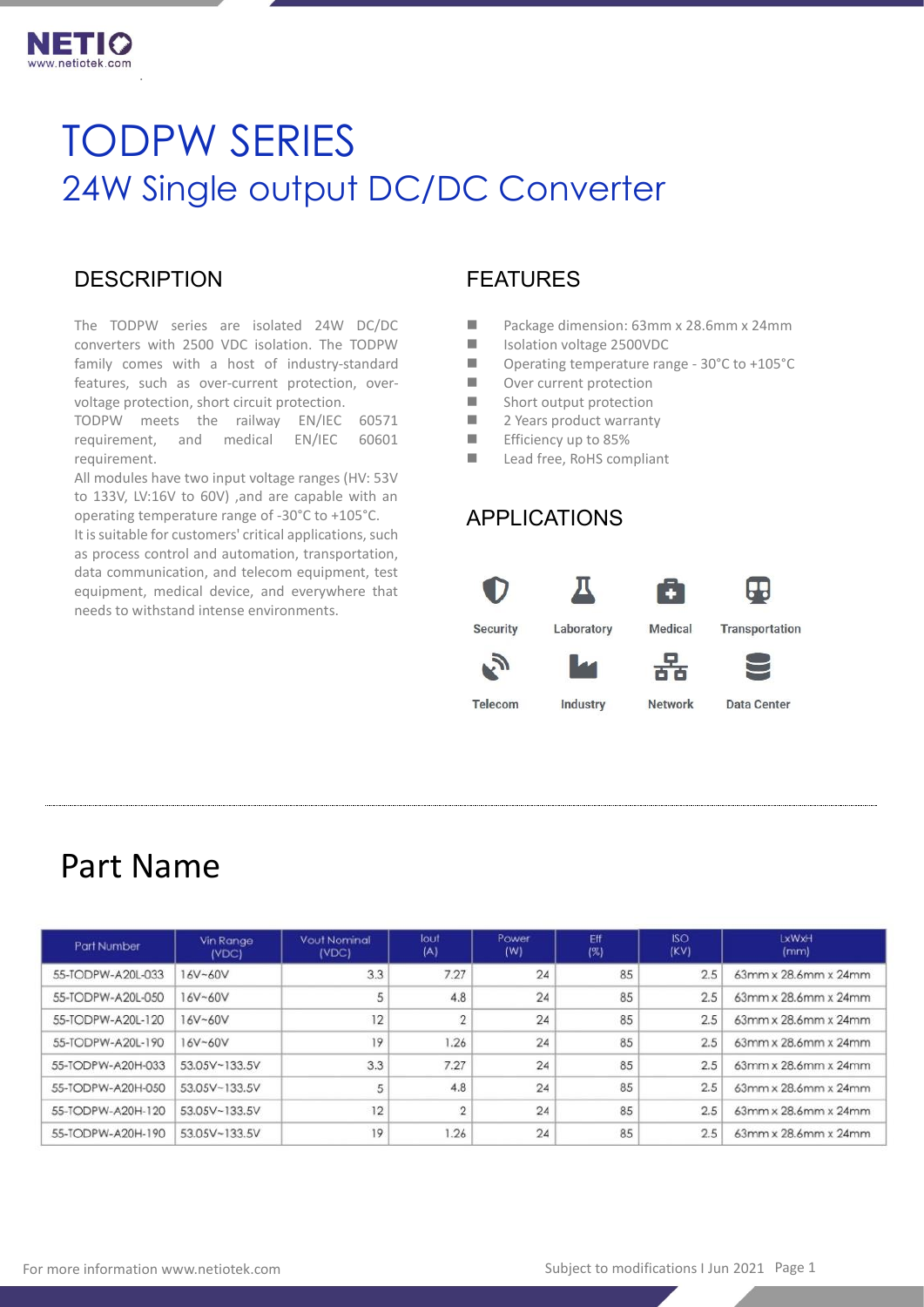

#### . ALDCMC300002

#### ABSOLUTE MAXIMUM RATINGS

Input Voltage LV:60V HV:133.5V Operating Ambient Temperature - 30°C to +105°C Storage Temperature -40°C ~ 120°C I/O Isolation Voltage 2500V





## ELECTRICAL CHARACTERISTICS

 $TA = 25^{\circ}C$ 

| <b>PARAMETER</b>                  | <b>CONDITIONS</b>                     | <b>MIN</b>               | <b>TYP</b>               | <b>MAX</b>               | <b>UNIT</b> |
|-----------------------------------|---------------------------------------|--------------------------|--------------------------|--------------------------|-------------|
| <b>Operating Input Voltage</b>    | <b>HV All Models</b><br>LV All Models | 53.05<br>16              |                          | 133.5<br>60              | $\vee$      |
| <b>Internal Power Dissipation</b> | All Models                            | $\overline{\phantom{0}}$ | 24                       | $\overline{\phantom{a}}$ | W           |
| Input Turn-On Voltage Threshold   | <b>HV All Models</b><br>LV All Models |                          | 53.05<br>16              |                          | $\vee$      |
| Output Voltage                    | Look Part Name                        | $\bar{ }$                | $\overline{\phantom{0}}$ | $\overline{\phantom{0}}$ | $\vee$      |
| <b>Output Voltage Accuracy</b>    | All Models                            |                          | ±5.0%                    |                          | %Vo         |
| Output Current                    | Look Part Name                        |                          |                          | $\overline{a}$           | Α           |
| Output Current Limit:             | 104% Output Current                   | $\overline{\phantom{a}}$ | L,                       | L,                       | Α           |
| <b>Short Output Protection</b>    | Continuous, Auto-recovery             |                          |                          |                          |             |
| Efficiency                        |                                       |                          | 85                       |                          | $\%$        |
| I/O Isolation Voltage             |                                       | $\bar{\phantom{a}}$      | $\frac{1}{2}$            | 2500                     | <b>VDC</b>  |
| <b>Isolation Capacitance</b>      |                                       | $\overline{\phantom{a}}$ | 100                      | $\overline{\phantom{a}}$ | pF          |
| <b>Isolation Resistance</b>       |                                       | 20                       | $\overline{\phantom{a}}$ | $\overline{\phantom{a}}$ | $M\Omega$   |
| MTBF (calculated)                 | lo=80%lomax, Ta=25°C,300LFM           |                          | 5000                     |                          | Hours       |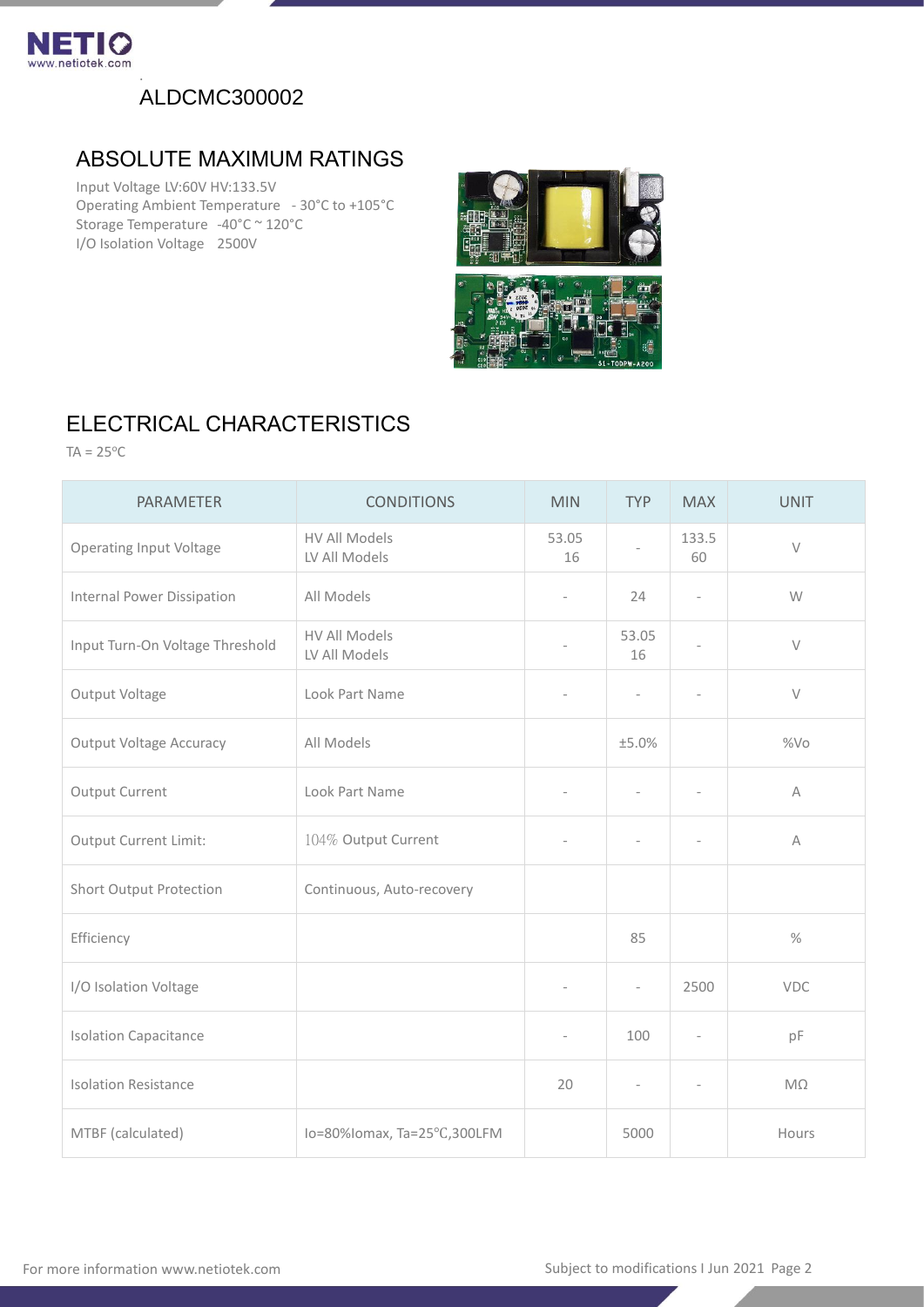

#### MECHANICAL SPECIFICATIONS

■ Outline Dimensions W\*L\*H: 63mm x 28.6mm x 24mm

■ Weight: 41g nominal

.



#### **PIN CONFIGURATION**



| Pinnumber        | Description  |  |  |
|------------------|--------------|--|--|
| Pin1             | Vin          |  |  |
| Pin <sub>2</sub> | Vout         |  |  |
| Pin3             | GND1(input)  |  |  |
| Pin4             | GND2(output) |  |  |

### **MECHANICAL SPECIFICATIONS**

- Lead-free (RoHS) compliant
- Operating Temperature Range: -30 to 105°C
- Max. Average Operating Temperature: 105°C
- Storage Temperature: -40 to +120° C